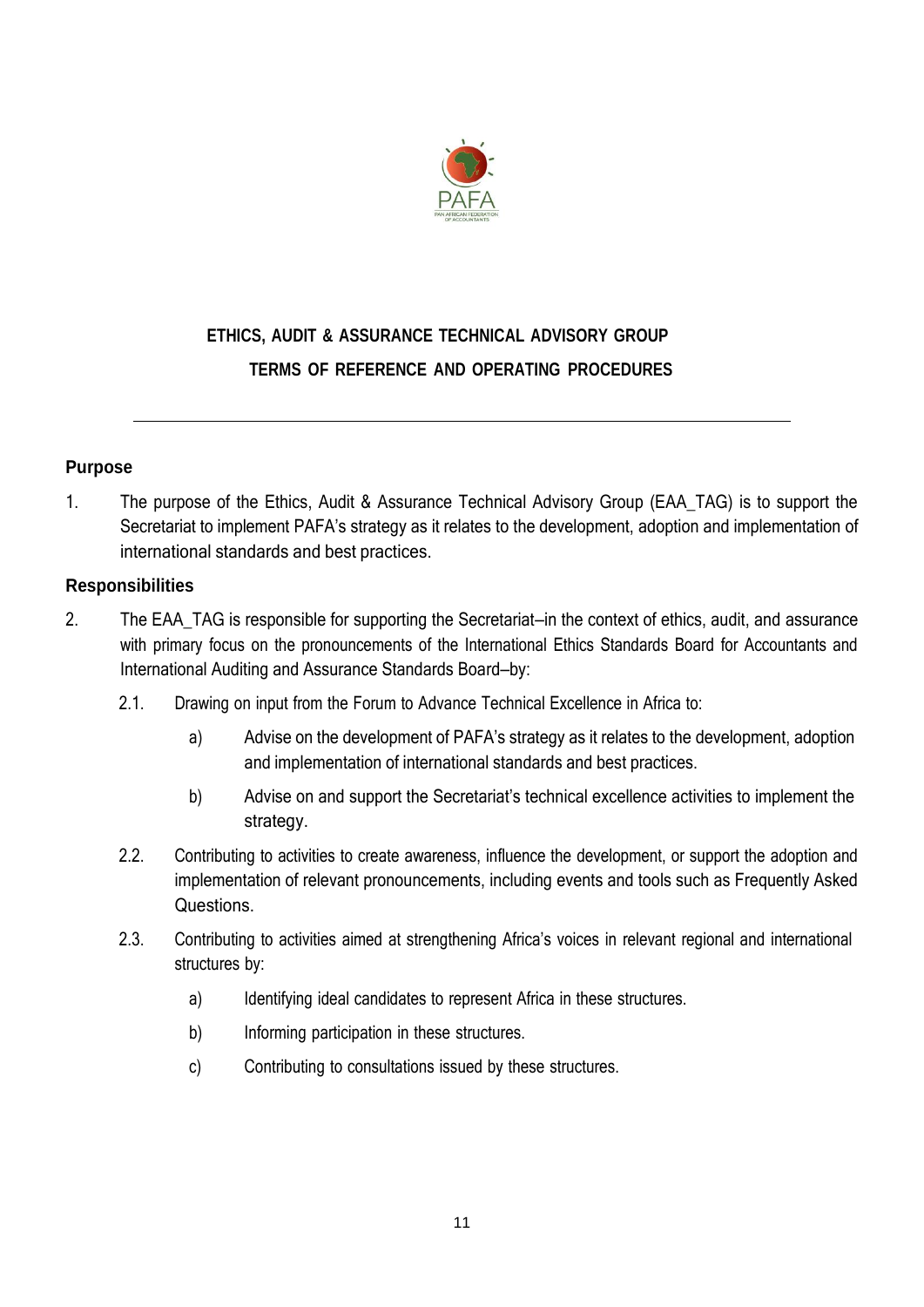

# 2.4. Advising on thought leadership and research opportunities.

#### **Composition and Membership**

- 3. The EAA\_TAG is comprised of not less than 5 members. Members have relevant expertise and experience and are well suited to fulfil the responsibilities set out above. Members are diverse and geographically balanced.
- 4. The Secretariat issues a call for nominations for membership on 1 July every year<sup>14</sup>. Such membership commences on 1 January in the following year.
- 5. Until such time as PAFA has established a Nominating Committee, the Technical Director and chairperson and deputy chairperson of the Forum to Advance Technical Excellence in Africa (Nominations Panel) consider the nominations and identify a chairperson and members for recommendation to the Board.

## **Term of Office**

- 6. The members serve for three years, renewable once<sup>15</sup>. The chairperson serves for three years, renewable once (irrespective of his/her service as member).
- 7. The Nominations Panel reviews the participation and contribution of individual members (with reference to their annual performance evaluations see paragraph 9) along with the overall membership size and composition as a basis for membership renewal. Vacancies arise when a member's term comes to an end, the member resigns or—based on the Nomination Panel's assessment—is no longer able to commit, participate, or contribute at the expected level. Members who wish to resign does so in writing to the Technical Director.
- 8. Members promptly advise the Technical Director if their role and affiliation change.

## **Performance Evaluation**

9. The EAA\_TAG evaluates its performance annually in the spirit of continuous improvement. In addition, the chairperson evaluates the performance of the members, and the members evaluate the performance of the chairperson on an annual basis.

#### **Periodic Review of the Terms of Reference**

10. These terms of reference will be reviewed in 2024 and thereafter every three years.

#### **Transitional Arrangements**

- 11. To establish the EAA\_TAG, the Secretariat will issue a call for nominations for 2022 membership on 15 January 2022. The members will be selected and the EAA\_TAG established by 1 April 2022.
- 12. The first term of the members selected in 2022 will end on 31 December 2024. Their second term will be three years and staggered to ensure a one-third rotation every year. That is, one-third of the members will rotate off in 2025, 2026 and 2027. The Secretariat will issue a call for nominations for 2026 membership on 1 July 2025.
- 13. Any vacancies arising between 1 April 2022 and 1 July 2025 will be filled by the Secretariat reaching out to the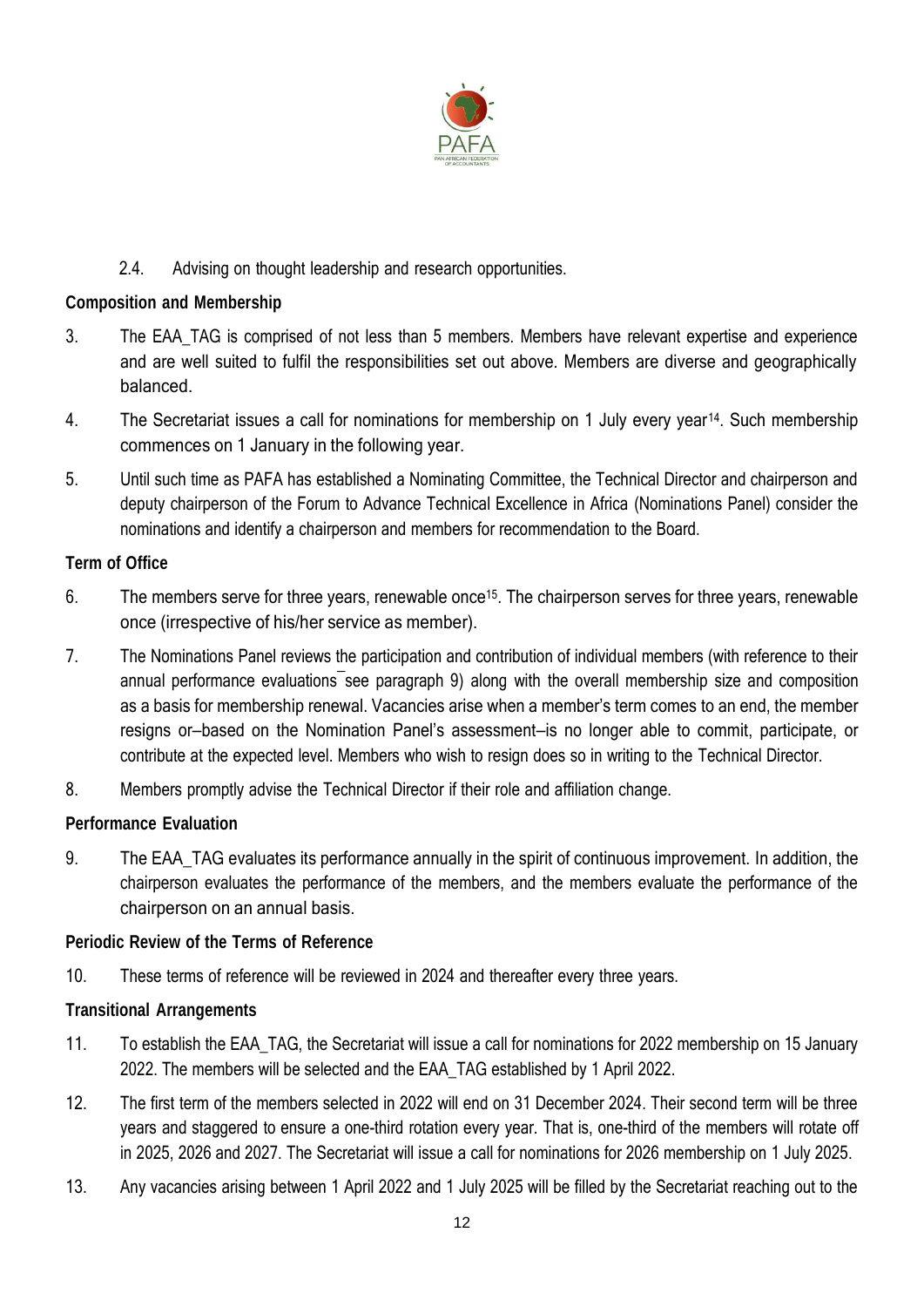

PAFA Member Organisations. Nominations so received will be reviewed by the Nomination Panel and a recommendation made to the Board for approval. After 1 July 2025, such vacancies will be filled through the normal nominations process.

- <sup>14</sup> See Transitional Arrangements.
- <sup>15</sup> See Transitional Arrangements.